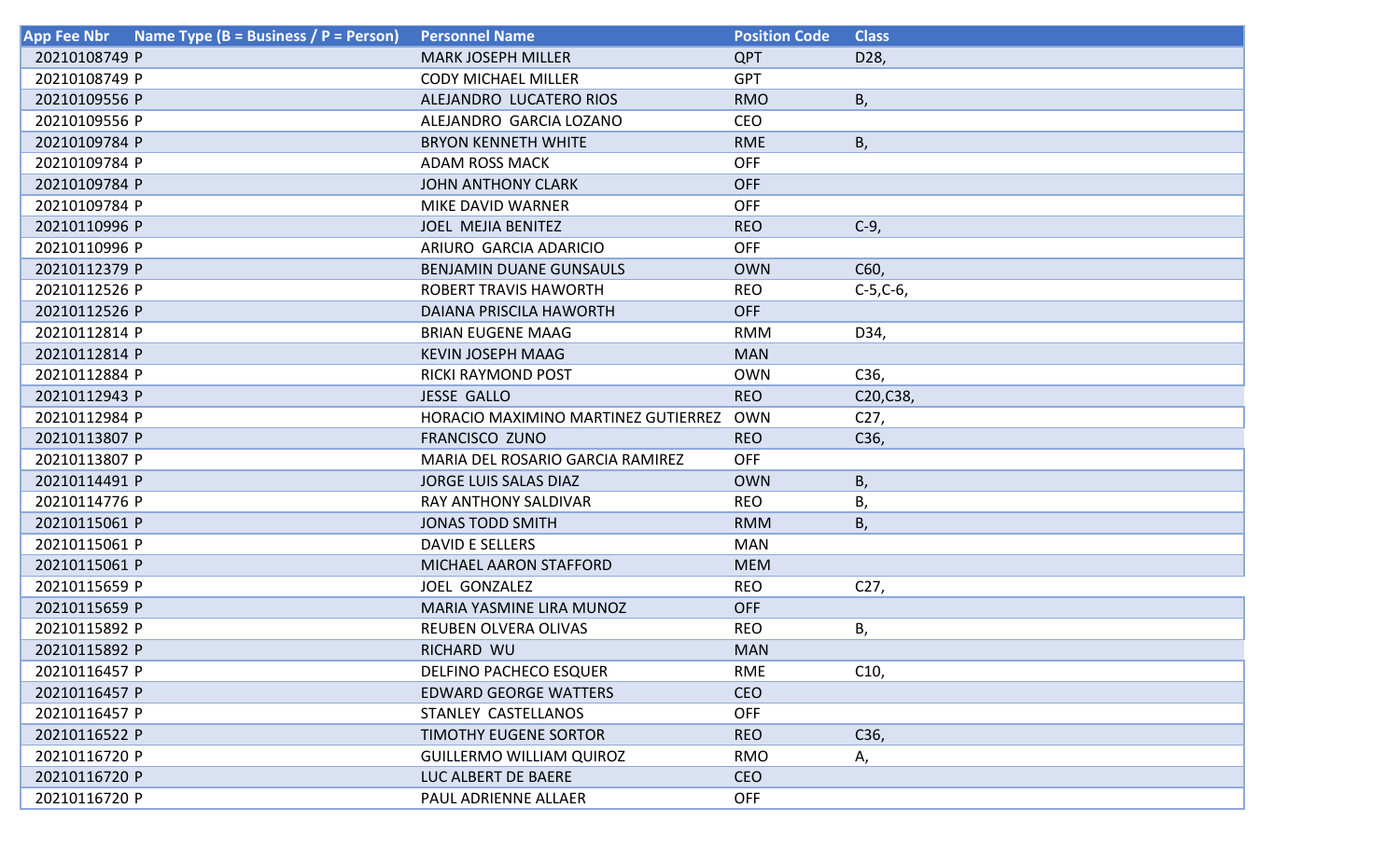| 20210116732 P | LORENZO AMBRIZ JIMENEZ           | <b>REO</b> | B,C-9,C33,C35,D63, |
|---------------|----------------------------------|------------|--------------------|
| 20210116732 P | ELIZABETH JIMENEZ                | <b>OFF</b> |                    |
| 20210116866 P | <b>JOAQUIN CHANYAN</b>           | <b>RMG</b> | B,                 |
| 20210117025 P | ANGEL ADRIAN CEJA                | <b>OWN</b> | Β,                 |
| 20210117042 P | <b>DAVID GERALD THOMPSON</b>     | <b>RMM</b> | B,C10,C46,         |
| 20210117042 B | <b>EVOLVE CHARGING USA CORP</b>  | <b>MEM</b> |                    |
| 20210117058 P | YASSER MARTINEZ GONZALEZ         | <b>RMO</b> | C33,               |
| 20210117058 P | <b>JOSE A BRAN</b>               | <b>OFF</b> |                    |
| 20210117120 P | GERARDO ESCOBEDO-MENCHACA        | <b>OWN</b> | <b>B</b> ,         |
| 20210117206 P | <b>GUSTAVO ESPINOZA</b>          | <b>RMO</b> | В,                 |
| 20210117206 P | ROSA MARIA SALCEDO CORREA        | <b>MEM</b> |                    |
| 20210117427 P | ROSENDO SOBERANIS GOMEZ          | <b>REO</b> | C <sub>27</sub>    |
| 20210117427 P | <b>MARLYN SAMANTHA SOBERANIS</b> | <b>OFF</b> |                    |
| 20210117427 P | ROSA MARTHA SOBERANIS BARAJAS    | <b>OFF</b> |                    |
| 20210117430 P | <b>JOSE GALLEGOS</b>             | <b>REO</b> | C27,               |
| 20210117520 P | REYNALDO FERNANDO JUSTO, JR      | <b>OWN</b> | C53,               |
| 20210117582 P | DAVID DAVILA, II                 | <b>REO</b> | $C-8$ ,            |
| 20210117773 P | MATTHEW DAVID NOLAN              | <b>REO</b> | В,                 |
| 20210117773 P | <b>WARREN JAMES BOTTOMLEY</b>    | <b>OFF</b> |                    |
| 20210117781 P | RYAN SHANE GASSAWAY              | <b>OWN</b> | Β,                 |
| 20210118014 P | NATHAN DAVID SCHMIDT             | <b>OWN</b> | В,                 |
| 20210118072 P | <b>MICHAEL STANTON RITER</b>     | <b>RMO</b> | Β,                 |
| 20210118072 P | JONATHAN DANIEL VASQUEZ          | <b>CEO</b> |                    |
| 20210118072 P | <b>RYAN THOMAS CHANCE</b>        | <b>OFF</b> |                    |
| 20210118072 P | MICHAEL GARY PRICE               | <b>OFF</b> |                    |
| 20210118204 P | DIEGO MIGUEL ROMERO QUINTANILLA  | <b>REO</b> | C33,               |
| 20210118219 P | DANIEL CARLOS RUIZ               | <b>REO</b> | В,                 |
| 20210118219 P | MICHAEL CHARLES RANDALL          | <b>OFF</b> |                    |
| 20210118219 P | MICHAEL TORRES DELACRUZ          | <b>CEO</b> |                    |
| 20210118219 P | ANIL KISHIN GULRAJANI            | <b>OFF</b> |                    |
| 20210118219 P | <b>DENNIS GEOFFREY BATTUNG</b>   | <b>OFF</b> |                    |
| 20210118366 P | <b>JAMES PAUL BUENO</b>          | RME        | C17,               |
| 20210118366 P | TY RICHARD SILBERHORN            | <b>OFF</b> |                    |
| 20210118366 P | <b>MEGHAN MARIE ELLIOTT</b>      | <b>OFF</b> |                    |
| 20210118366 P | <b>MAGDALEN ROSE KIRCHOFF</b>    | <b>OFF</b> |                    |
| 20210118370 P | <b>MARK DANIEL VAN HALTERN</b>   | <b>OWN</b> | В,                 |
| 20210118464 P | YONG KI MIN                      | <b>RMO</b> | C <sub>15</sub>    |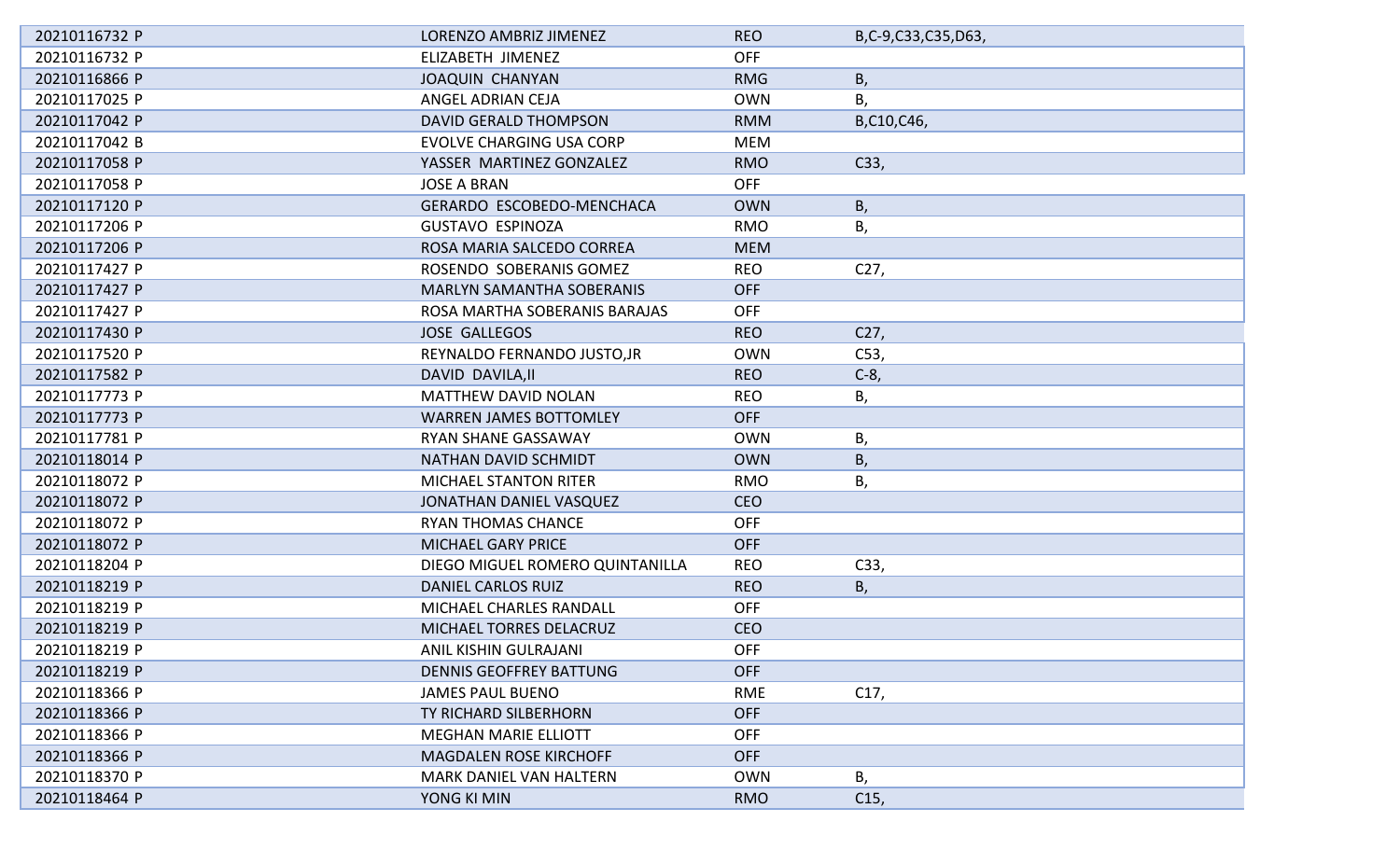| 20210118464 P | YOON KI MIN                               | <b>OFF</b> |                 |
|---------------|-------------------------------------------|------------|-----------------|
| 20210118525 P | <b>CHRISTOPHER JOSEPH DARAH</b>           | <b>RMO</b> | B,              |
| 20210118567 P | <b>MATTHEW GLENN STROUPE</b>              | RME        | D12,            |
| 20210118567 P | <b>GLENN EDWARD STROUPE</b>               | <b>CEO</b> |                 |
| 20210118611 P | MICHAEL WAYNE HARRIS                      | <b>REO</b> | C42,            |
| 20210118632 P | KENI ERIKSON SALGADO ESPINOZA             | <b>OWN</b> | $B-2,$          |
| 20210118639 P | <b>AGUSTIN RAMIREZ CHILEL</b>             | <b>REO</b> | В,              |
| 20210118757 P | <b>STEVEN MC GARVEY BRIGGS</b>            | <b>OWN</b> | $B, C-9,$       |
| 20210118758 P | <b>KELLY BRIAN CAMPBELL</b>               | <b>OWN</b> | Β,              |
| 20210118841 P | NATALE DIDONNA                            | <b>RME</b> | C54, D03,       |
| 20210118841 P | <b>CARLOS ABARCA</b>                      | <b>CEO</b> |                 |
| 20210118841 P | <b>RHONDA FAYE BURTON</b>                 | <b>OFF</b> |                 |
| 20210119062 P | <b>CHRISTOPHER JAMES STONECIPHER, III</b> | <b>OWN</b> | C <sub>20</sub> |
| 20210119083 P | ARTEMIO RAMIREZ LOPEZ                     | <b>REO</b> | C <sub>20</sub> |
| 20210119091 P | PRINCE SHAWN DEAN                         | <b>OWN</b> | $C-9$ ,         |
| 20210119119 P | BALTAZAR MARTINEZ                         | <b>RMO</b> | C27,            |
| 20210119119 P | <b>ENRIQUE MARTINEZ FUENTES</b>           | <b>OFF</b> |                 |
| 20210119123 P | <b>MATTHEW ENOCH WHITE</b>                | <b>RMM</b> | C12,            |
| 20210119157 P | <b>TABATHA SHU BERSTLER-PLEW</b>          | <b>REO</b> | Α,              |
| 20210119173 P | YANG ZHANG                                | <b>RMO</b> | В,              |
| 20210119173 P | <b>JUN WANG</b>                           | <b>OFF</b> |                 |
| 20210119186 P | SALVADOR DE LA MORA-SANCHEZ               | <b>RMO</b> | C27,            |
| 20210119186 P | ANTHONY JOEL DE LA MORA                   | <b>OFF</b> |                 |
| 20210119202 P | MELVIN LE ROY HERMAN                      | <b>RMO</b> | C33,            |
| 20210119202 P | ROBERT JOSEPH FURUBOTTEN                  | <b>CEO</b> |                 |
| 20210119202 P | <b>DENISE ARLENE FURUBOTTEN</b>           | <b>OFF</b> |                 |
| 20210119202 P | <b>JARED CHARLES FURUBOTTEN</b>           | <b>OFF</b> |                 |
| 20210119295 P | <b>JACOB HENDRIK DE GROOT</b>             | <b>RMM</b> | C54,            |
| 20210119295 P | RHONDA LEA BOYD DE GROOT                  | <b>MEM</b> |                 |
| 20210119299 P | ESTUARDO ELIAS REYES GOMEZ                | <b>OWN</b> | C33,            |
| 20210119301 P | JONATHAN LEE YOUNKMAN                     | <b>REO</b> | C36,            |
| 20210119301 P | DARRELL EUGENE GRAMM, II                  | <b>OFF</b> |                 |
| 20210119302 P | <b>OWEN HOWARD SCOTT</b>                  | <b>OWN</b> | C15,            |
| 20210119303 P | OLIVER OMAR LARA LOPEZ                    | <b>OWN</b> | C <sub>27</sub> |
| 20210119304 P | <b>BENJAMIN PELKA</b>                     | <b>REO</b> | C10,            |
| 20210119305 P | JAGEET SINGH                              | <b>RMO</b> | B,              |
| 20210119305 P | <b>DILJIT KAUR</b>                        | CEO        |                 |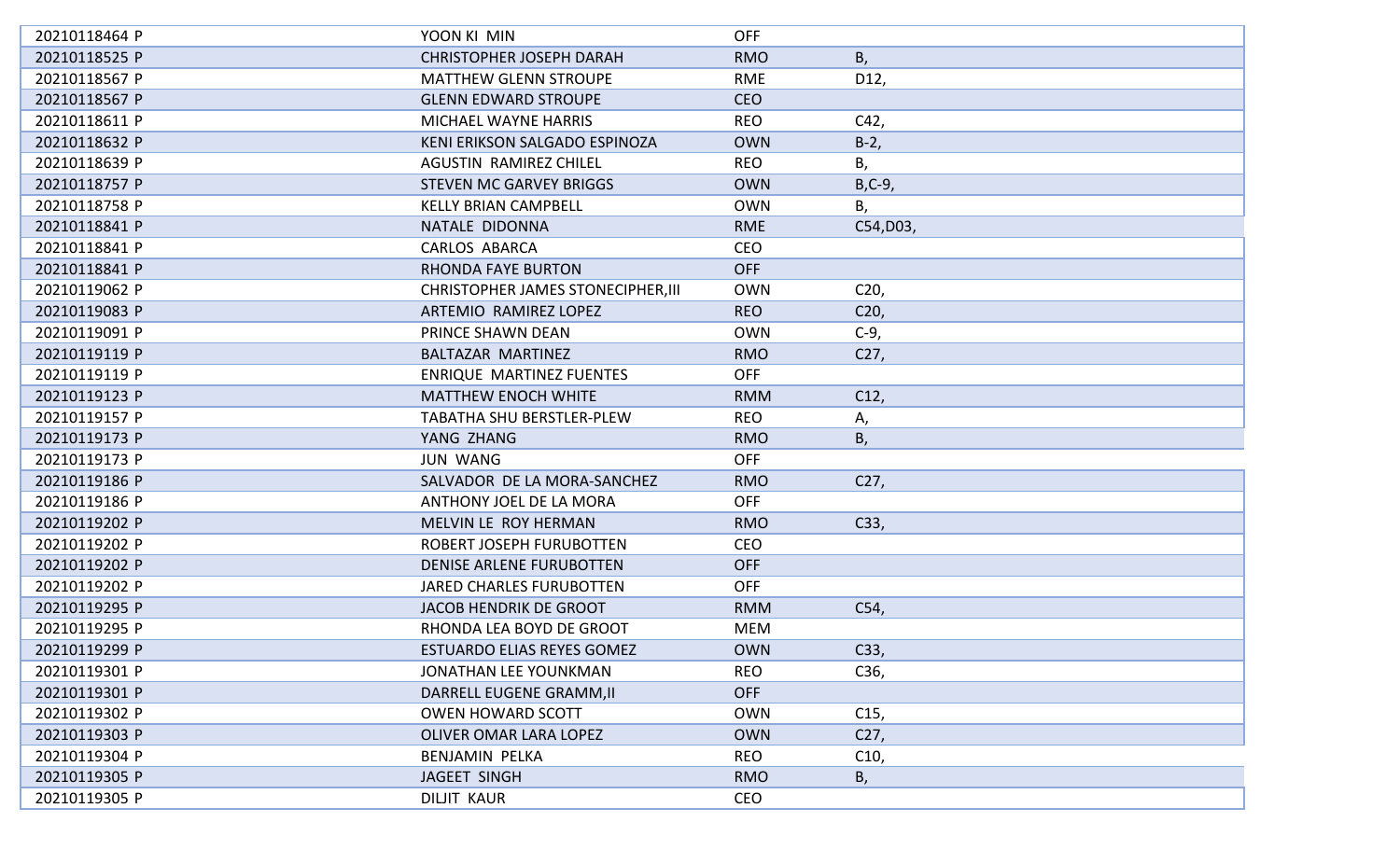| 20210119307 P | RAFAEL ENRIQUE FLORES, JR        | <b>OWN</b> | Α,              |
|---------------|----------------------------------|------------|-----------------|
| 20210119308 P | MATTHEW MCGOWAN                  | <b>OWN</b> | C <sub>20</sub> |
| 20210119309 P | <b>FRANCISCO JAVIER CALDERON</b> | <b>REO</b> | В,              |
| 20210119311 P | <b>ROBERT ANTHONY LAMAS</b>      | <b>OWN</b> | В,              |
| 20210119312 P | FRANCISCO MEDINA                 | <b>OWN</b> | C <sub>15</sub> |
| 20210119314 P | <b>TYLER PATRIC SCHILTZ</b>      | <b>REO</b> | Β,              |
| 20210119317 P | <b>KYLE RAY CONDOS</b>           | <b>RMG</b> | А,              |
| 20210119322 P | <b>JASON WOOD MURTHA</b>         | <b>RMO</b> | В,              |
| 20210119322 P | <b>IDO OHAYON</b>                | <b>CEO</b> |                 |
| 20210119327 P | RONALD JOHN BEAUCHAMP            | <b>OWN</b> | В,              |
| 20210119328 P | <b>JESUS CHAVEZ BONIFACIO</b>    | <b>REO</b> | B,              |
| 20210119328 P | EULALIA MAGANA ALVARDO           | <b>OFF</b> |                 |
| 20210119328 P | <b>JUVIE DERAFERA CUISON</b>     | <b>OFF</b> |                 |
| 20210119329 P | ROBERT MICHAEL STEFANIK, JR      | <b>RME</b> | C10,            |
| 20210119329 P | JEFFERY SCOTT CHRISTMAN          | <b>OFF</b> |                 |
| 20210119329 P | <b>CORY HAYNES</b>               | <b>CEO</b> |                 |
| 20210119403 P | <b>JOSE IGNACIO BRAVO ROJO</b>   | <b>RMO</b> | B,              |
| 20210119403 P | NIMROD BENNAIM                   | <b>CEO</b> |                 |
| 20210119403 P | <b>ITAY SNOF</b>                 | <b>OFF</b> |                 |
| 20210119457 P | ALEJANDRO SANCHEZ VALADEZ        | <b>OWN</b> | В,              |
| 20210119518 P | <b>ZIMING LI</b>                 | <b>OWN</b> | $C-8$           |
| 20210119572 P | JOSE CRUZ ESPINOZA               | <b>REO</b> | Β,              |
| 20210119572 P | MARITZA MIREYA VALDES RUIZ       | <b>OFF</b> |                 |
| 20210119595 P | <b>NGHLA MINH DUONG</b>          | <b>OWN</b> | В,              |
| 20210119597 P | DANIEL ALLAN GRANDON             | <b>OWN</b> | $C-6$ ,         |
| 20210119598 P | JOSE MANUEL CHAVEZ PALAFOX       | <b>REO</b> | В,              |
| 20210119598 P | REYNALDO INEZ GONZALEZ LEZAMA    | <b>OFF</b> |                 |
| 20210119599 P | <b>ADAM ROBERT GEVERTS</b>       | <b>OWN</b> | C10,            |
| 20210119601 P | ANDRES VILLAREAL MORFIN          | <b>RMG</b> | C39,            |
| 20210119602 P | JOSE LUIS TAVERNA MARTINATTO     | <b>REO</b> | Β,              |
| 20210119607 P | <b>BRAULIO ALFREDO CORDERO</b>   | <b>OWN</b> | C54,            |
| 20210119608 P | <b>MARTIN MADRIZ</b>             | <b>OWN</b> | C <sub>20</sub> |
| 20210119612 P | <b>ISMAEL VICERA GARCIA</b>      | <b>REO</b> | В,              |
| 20210119613 P | ANGEL VARGAS                     | <b>OWN</b> | В,              |
| 20210119627 P | <b>AGUSTIN JAIME BERNAL</b>      | <b>OWN</b> | C33,            |
| 20210119630 P | VICTOR PEREZ ORTEGA              | <b>OWN</b> | C <sub>27</sub> |
| 20210119636 P | <b>JOSE ROBERTO OLGUIN</b>       | <b>OWN</b> | В,              |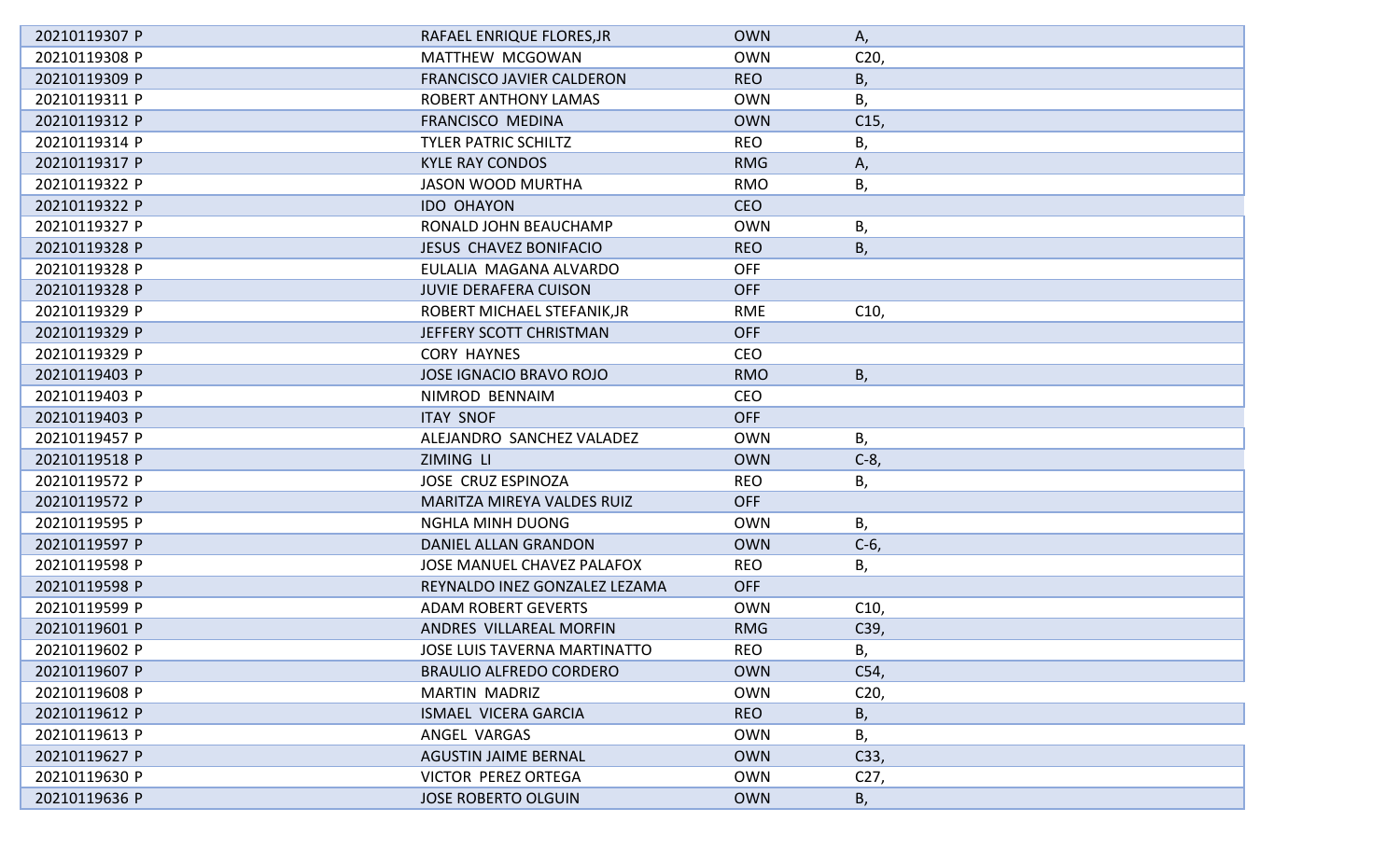| 20210119727 P | PHUONG THANH LE               | <b>RMO</b> | C10,            |
|---------------|-------------------------------|------------|-----------------|
| 20210119727 P | <b>KHOA MANG</b>              | <b>CEO</b> |                 |
| 20210119728 P | <b>JOSHUA JOHN COLTER</b>     | <b>REO</b> | C33,            |
| 20210119738 P | <b>JAMES WINFIELD RICHEY</b>  | <b>RMO</b> | Β,              |
| 20210119738 P | JOEL WINFIELD RICHEY          | <b>MAN</b> |                 |
| 20210119742 P | RONALD ROBERT GRIJALVA        | <b>REO</b> | B,C-8,C29,      |
| 20210119763 P | ADALBERTO OBREGON-LOPEZ       | <b>RMO</b> | B,C54,          |
| 20210119763 P | ADALBERTO OBREGON             | <b>CEO</b> |                 |
| 20210119763 P | <b>CHRISTOPHER OBREGON</b>    | <b>OFF</b> |                 |
| 20210119770 P | <b>ADEL HANA HANA</b>         | <b>REO</b> | C36, C16,       |
| 20210119770 P | <b>NELSON IVAN MORENO</b>     | <b>RMO</b> | C10,            |
| 20210119803 P | TIMOTHY MARTINEZ              | <b>REO</b> | A, HAZ,         |
| 20210119812 P | <b>EVERSON DAVID PEREZ</b>    | <b>RMM</b> | В,              |
| 20210119813 P | SERGIO MADRIGAL RUIZ          | <b>REO</b> | C36,            |
| 20210119813 P | <b>FLOR BARANDA</b>           | <b>OFF</b> |                 |
| 20210119996 P | DAVID DANIEL CLAHAN           | <b>RMM</b> | В,              |
| 20210120014 P | DAVID BOSIO                   | <b>OWN</b> | В,              |
| 20210120863 P | THOMAS EDWARD ALLING          | <b>OWN</b> | D09,            |
| 20210121002 P | <b>JOSHUA DANIEL KING, SR</b> | <b>OWN</b> | В,              |
| 20210204434 P | <b>BRANDON LAVERE THURMAN</b> | <b>REO</b> | C46,            |
| 20210205165 P | <b>CARLOS CEBALLOS</b>        | RME        | C51,            |
| 20210205222 P | <b>BLAISE RAYMOND MORENO</b>  | <b>OWN</b> | D28,            |
| 20210205437 P | <b>EDWARD JOSEPH PEREZ</b>    | <b>OWN</b> | Α,              |
| 20210205490 P | <b>ARMIN GHAMARI</b>          | <b>RMO</b> | Β,              |
| 20210205663 P | <b>VAHAK BOB NERSISSIAN</b>   | <b>OWN</b> | В,              |
| 20210205765 P | <b>JESSE RYAN CARO</b>        | <b>OWN</b> | $C-6$           |
| 20210205769 P | <b>GORDNAR WAYNE TAYLOR</b>   | <b>RMO</b> | C <sub>21</sub> |
| 20210205772 P | <b>JAMIE ANDREW VARGAS</b>    | <b>OWN</b> | C36,            |
| 20210205774 P | TIE GAO                       | <b>REO</b> | В,              |
| 20210205781 P | TY KEITH MULLEN               | <b>REO</b> | D <sub>16</sub> |
| 20210205790 P | <b>BLAKE THOMAS MIRABITO</b>  | <b>REO</b> | C33,            |
| 20210205795 P | <b>OSCAR ALBERTO ROMERO</b>   | <b>OWN</b> | Β,              |
| 20210205798 P | <b>DANIEL SHAWN LI</b>        | <b>RMO</b> | В,              |
| 20210205802 P | LARRY LEE WALKER              | <b>REO</b> | D28,            |
| 20210205804 P | ISAAC NATHANIEL, JR           | <b>OWN</b> | C <sub>21</sub> |
| 20210205805 P | <b>ANTONIO CESAR GARCIA</b>   | <b>OWN</b> | Β,              |
| 20210205812 P | THOMAS CHRISTOPHER KIRBY      | <b>RMO</b> | В,              |